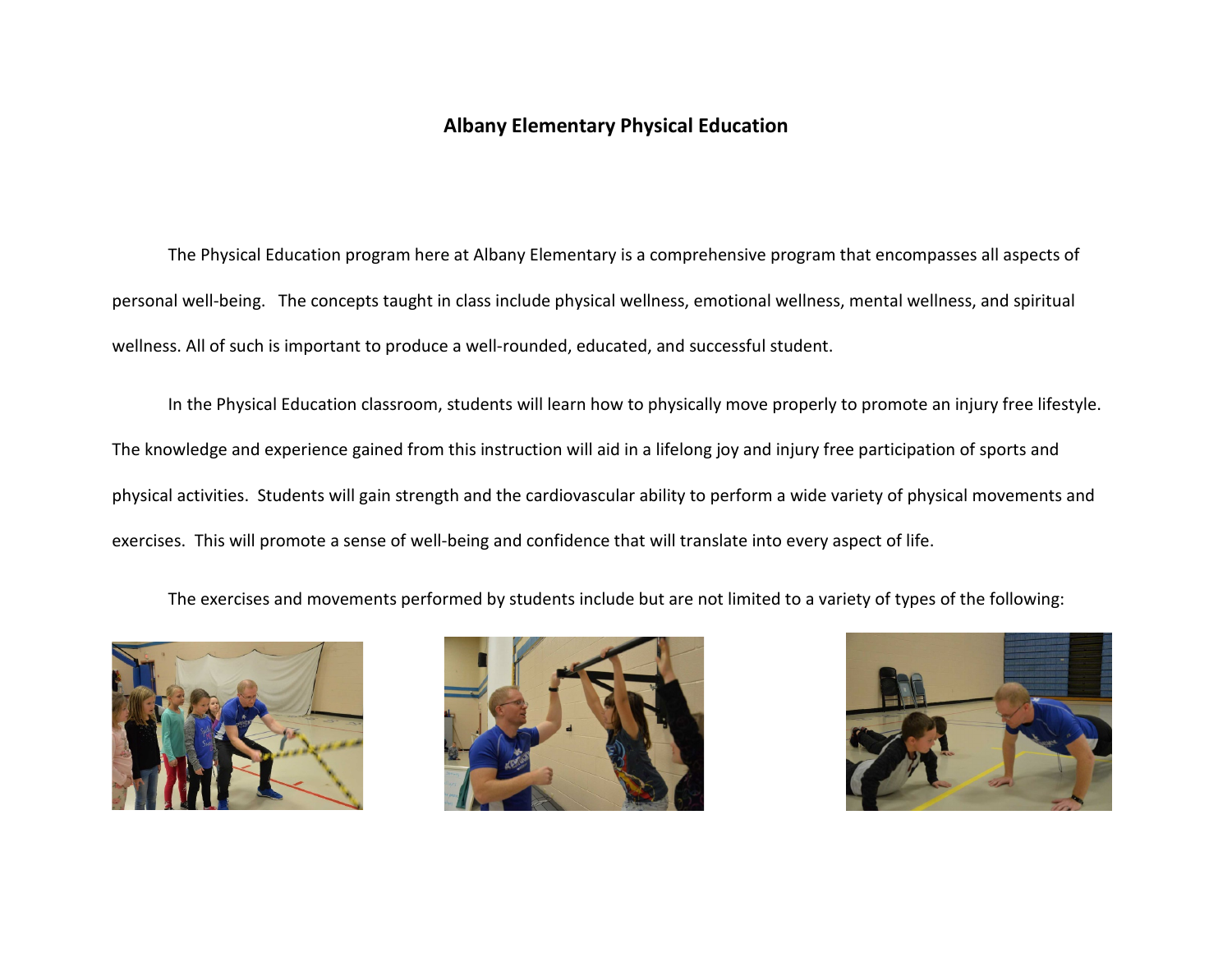- Pushups
- Pull-ups
- Core exercises
- Jump rope
- Running
- Battling ropes
- Burpees
- Banded bicep curls
- Triceps dips
- Medicine ball lifts

In class, students will also participate in a physical game. These games incorporate team building, cooperation, individual perforce, decision making, and critical thinking skills. The games performed include but are not limited to a variety of types of the following:

- Dodgeball
- Crossing the river